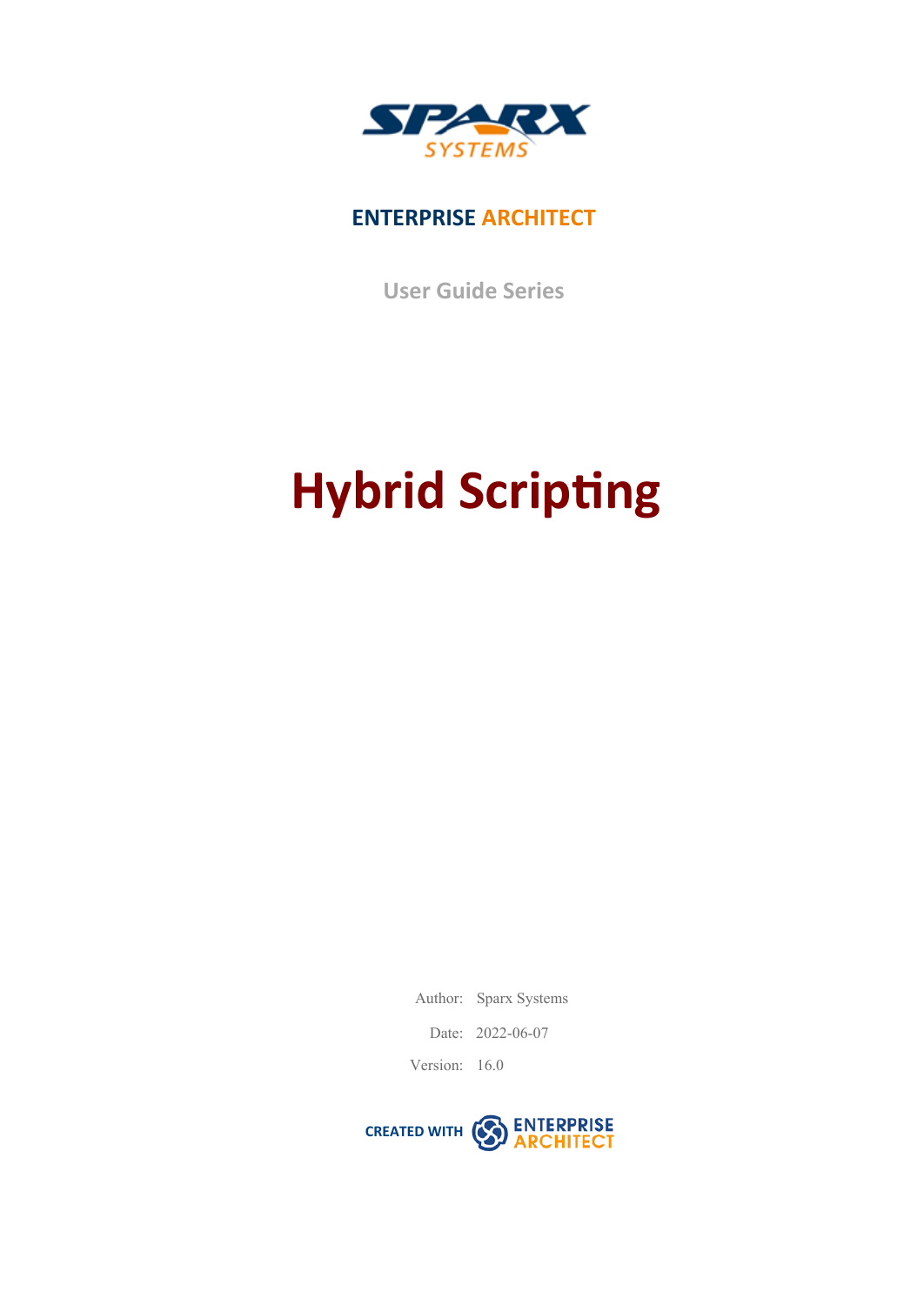## **Table of Contents**

| Hybrid<br><b>ີບປະເທດ</b> |  |
|--------------------------|--|
|                          |  |
| <b>Lxamble</b>           |  |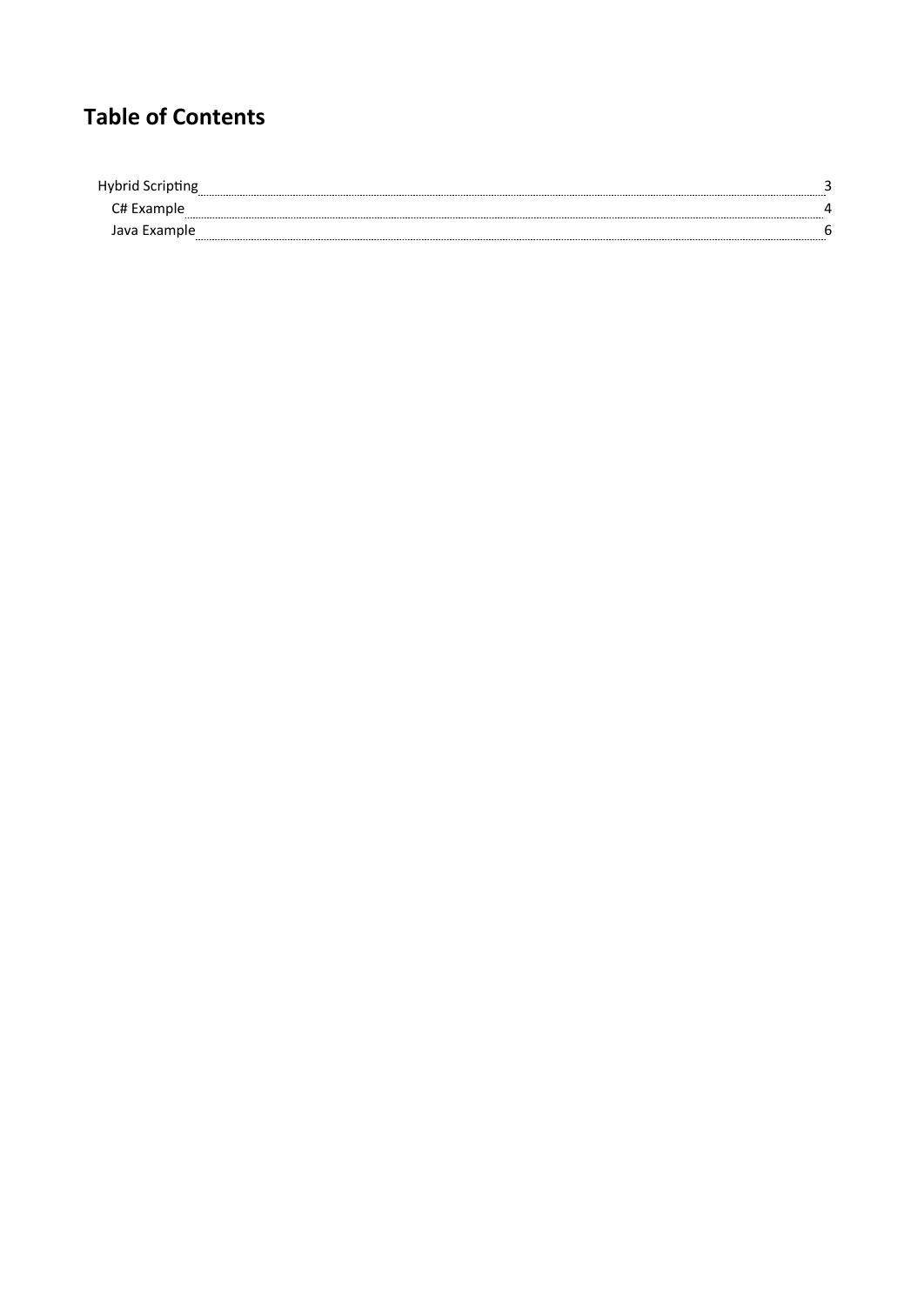## **Hybrid Scripting**

Hybrid scripting extends the capabilities of the standard scripting environment to high level languages such as Java and C#. Hybrid scripting provides a speed advantage overconventional scripting, and also allows script authors to leverage existing skills in popular programming languages.

#### **Access**

| Develop > Source Code > Create From Pattern > Application Patterns<br>Ribbon |  |  |
|------------------------------------------------------------------------------|--|--|
|------------------------------------------------------------------------------|--|--|

#### **Features**

- Superior execution speed
- · Enhanced interoperability
- · Full Visual Execution Analyzer support

|                                                      | Start Page Specification Manager E Hybrid Scripting Model Wizard X          |                                                                                                                                                                             | 4P               |
|------------------------------------------------------|-----------------------------------------------------------------------------|-----------------------------------------------------------------------------------------------------------------------------------------------------------------------------|------------------|
|                                                      | Model Patterns Diagram Process Guidance Application Patterns   VEA Examples |                                                                                                                                                                             |                  |
|                                                      | Select a template from the list of applications, to add to your project.    |                                                                                                                                                                             | Create Pattern   |
| Technology                                           |                                                                             | Name                                                                                                                                                                        |                  |
| ▲<br>Java<br>æ<br>Microsoft C#<br>B<br>Microsoft C++ |                                                                             | $\blacktriangle$ : Repository<br>RepositoryInterface 3.5<br>RepositoryInterface 4.0                                                                                         |                  |
|                                                      |                                                                             | A:Web<br>Web Application 2008<br>Web Application 2010                                                                                                                       |                  |
|                                                      |                                                                             | $\boldsymbol{A}$ : Windows                                                                                                                                                  |                  |
|                                                      |                                                                             | ConsoleApplication 2008                                                                                                                                                     |                  |
|                                                      |                                                                             | ConsoleApplication 2010                                                                                                                                                     |                  |
|                                                      |                                                                             | WindowsFormsApplication 2008<br>WindowsFormsAnnlication.2010                                                                                                                | ▼                |
|                                                      | $\left  \cdot \right $                                                      |                                                                                                                                                                             | $\mathbf{r}$     |
|                                                      | Sparx Systems, RepositoryInterface 4.0, C#, Microsoft .NET Framework 4.0    | A C# project demonstrating the powerfull high level language support provided by Enterprise Architect to the model.                                                         |                  |
| Destination folder:                                  |                                                                             | $\overline{a}$                                                                                                                                                              | □ Use Local Path |
| Compiler command:                                    |                                                                             | "C:\\Windows\Microsoft.NET\Framework\v4.0.30319\csc.exe" /debug /target:exe /platform:x86 /r:SparxSystems.Repository.dll /r:Interop.EA.dll /lib:"C:\Program Files (x86)\Spa | Edit Local Paths |
|                                                      |                                                                             |                                                                                                                                                                             |                  |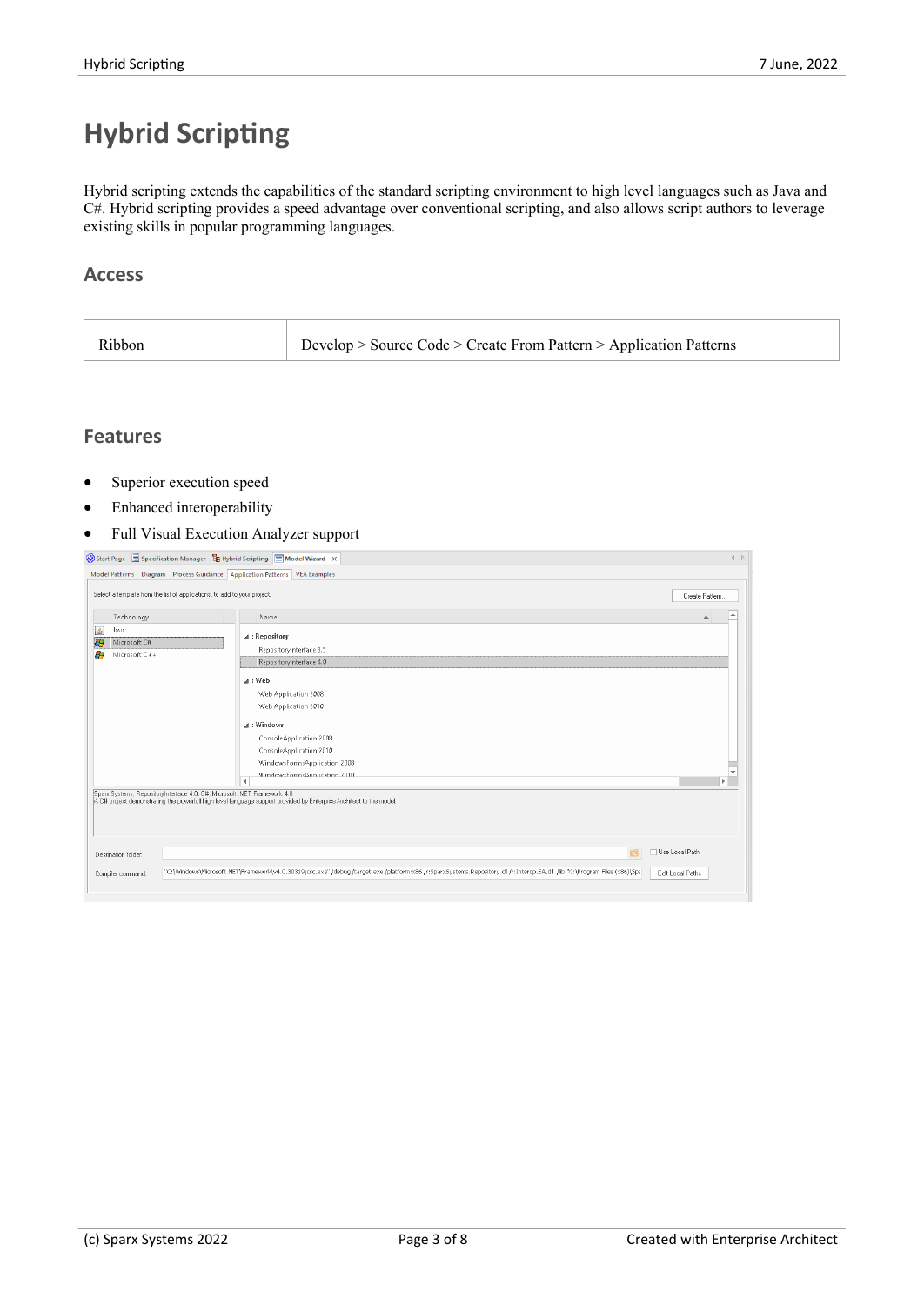## **C# Example**

This sample program demonstrates how easy it is to navigate, query and report on the current model using any Microsoft .NET language. This example is written in C#.

When run, it will print the names of every Package in the model you are currently using.

#### **Create the Project**

In the Browser window, select the Package in which to create the template, then use the 'Develop > Source Code > Create from Pattern' ribbon option to display the Patterns window; click on the 'Application Patterns' option.

From the 'Application Patterns' page, select the *Microsoft*  $C#$  > *RepositoryInterface* template. (You can choose from either the 3.5 or the 4.0 framework versions.) Specify the destination folder on the file system where the project template will be created, and click on the OK button.

#### **Open the Project**

A Package structure similar to this will be created for you.



Expand the structure until you locate the *Repository Interface n.n* diagram and open it.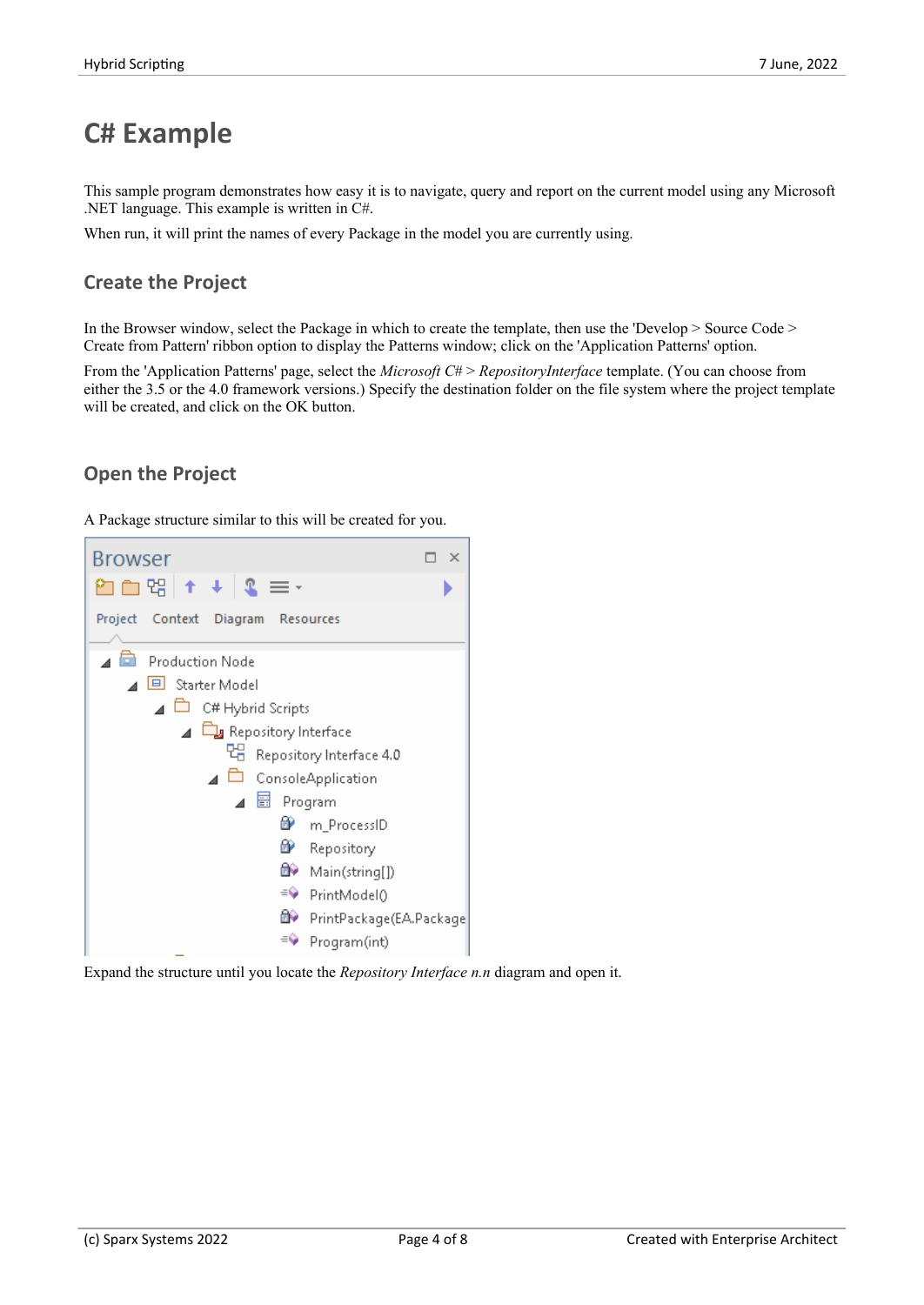

#### **Build the Script**

The commands on this diagram will operate on the active build configuration. Before executing them, double-click on the *Analyzer Scripts* link and select the checkbox next to the 'Repository Interface' build configuration.

#### **Run the Script**

Double-click on the *Run* link to open the Console. The Console will pause after completion so you can read the output from the program; this output will also be sent to the 'Script' tab of the System Output window. You can alter this by changing the code.

#### **Debug the Script**

Select the 'Program' Class from the Browser window and press Ctrl+E to open the source code.

Place a Breakpoint in one of the functions and then double-click on the *DebugRun* link. When the Breakpoint is encountered, the line of code will become highlighted in the editor, as shown:

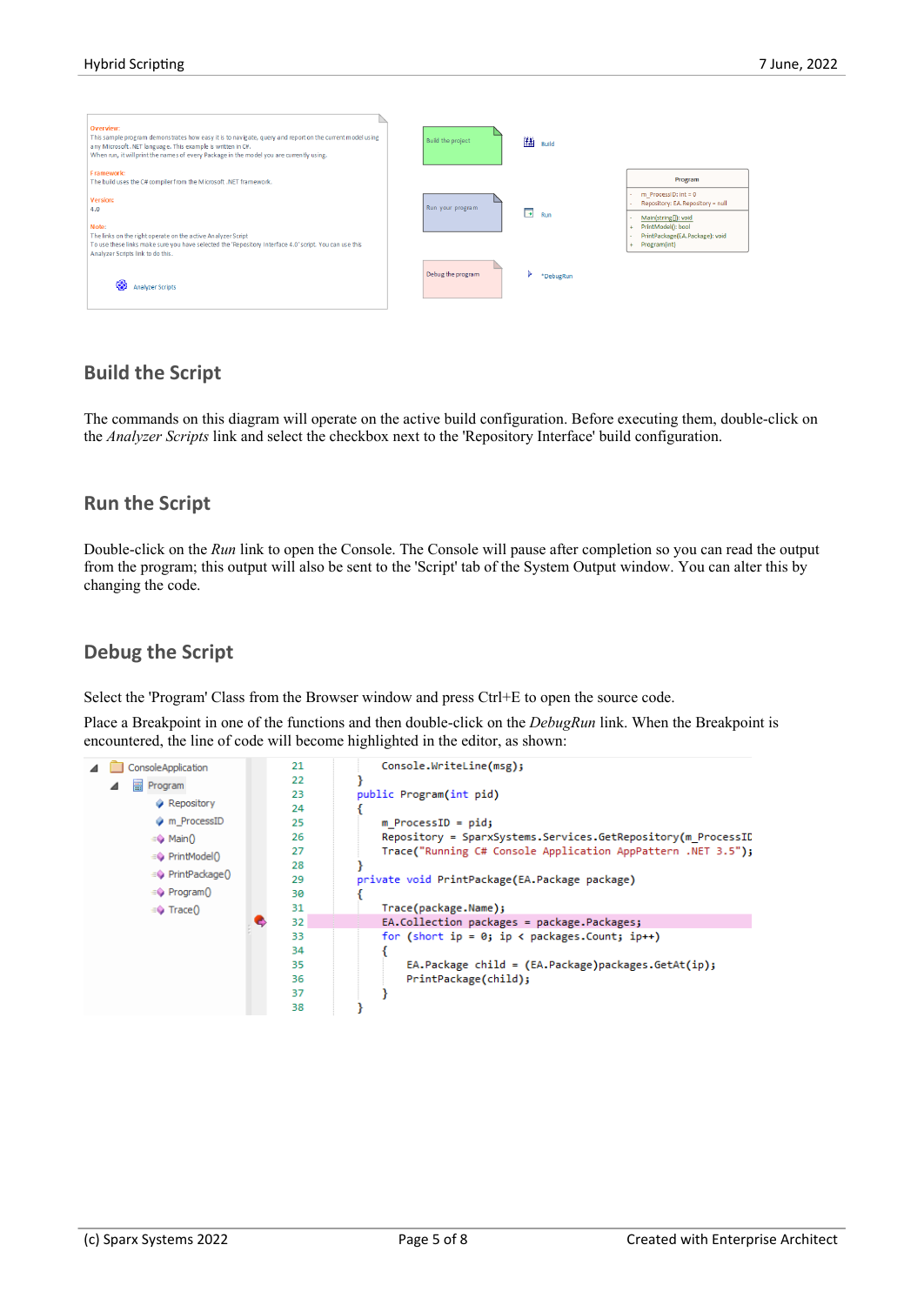## **Java Example**

This sample program demonstrates how easy it is to navigate, query and report on the current model using a high-level language such as Java.

When run, it will print the names of every Package in the currently-loaded model.

#### **Create the Project**

In the Browser window, select the Package in which to create the template, then use the 'Develop > Source Code > Create from Pattern' ribbon option to display the Patterns window; click on the 'Application Patterns' option.

From the 'Application Patterns' page, select the *Java > RepositoryInterface* template. Specify the destination folder on the file system in which the project template will be created, and click on the OK button.

#### **Open the Project**

A Package structure similar to this will be created for you.



Expand the structure until you locate the 'Repository Interface' diagram and open it.

| Overview:<br>This sample program demonstrates how easy it is to navigate, query and report on the current model using a<br>high level language such as Java. When run, it will print the names of every Package in the currently loaded<br>model.                           | <b>Build</b><br>Build the project                |                                                                                                                                                                                                    |
|-----------------------------------------------------------------------------------------------------------------------------------------------------------------------------------------------------------------------------------------------------------------------------|--------------------------------------------------|----------------------------------------------------------------------------------------------------------------------------------------------------------------------------------------------------|
| Framework:<br>The build uses the compiler from the Java JDK 1.7 x86 framework.<br>Version:<br>1.7<br>Note:                                                                                                                                                                  | Run your program<br>$\overline{\rightarrow}$ Run | RepositoryInterface<br>$m$ eapid: $int = 0$<br>m_repository: org.sparx.Repository = null<br>Demo(): void<br>÷<br>finalize(): void<br>main(String[]): void<br>$\sim$<br>RepositoryInterface()<br>÷. |
| In order to use the Build, Run and Debug links, you must first locate the 'Repository Interface' Analyzer Script<br>generated by the wizard, and make it the active script for the model.<br>You can use the 'Analyzer Scripts' link to do this.<br><b>Analyzer Scripts</b> | Debug the program<br>*DebugRun                   | RepositoryInterface(int)<br>$+$                                                                                                                                                                    |